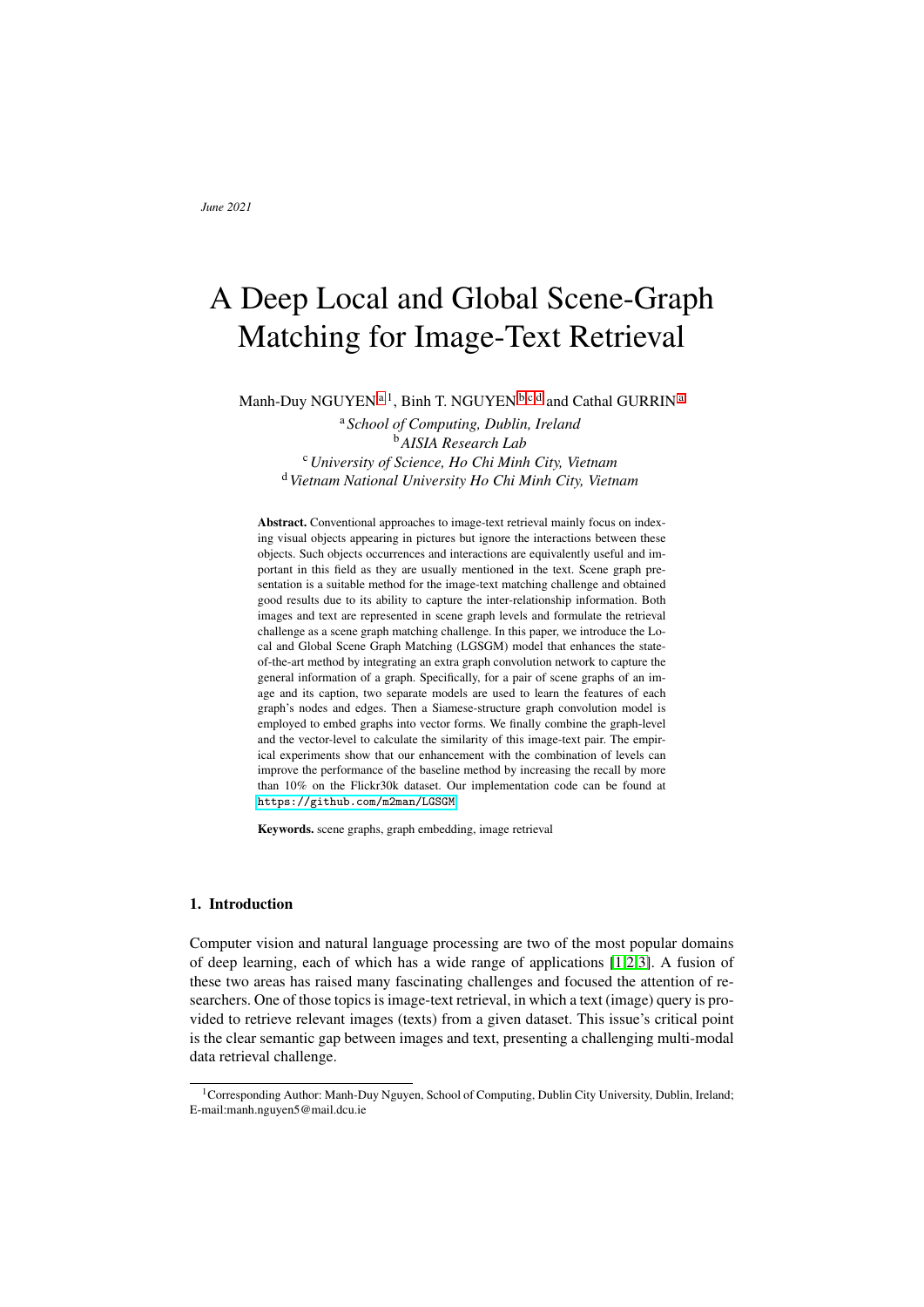Many kinds of research have focused on this challenge, and one can summarise earlier works into two types. The first type includes methods [\[4,](#page-12-3)[5,](#page-12-4)[6\]](#page-12-5) in which each image and textual description are entirely encoded as global representative vectors in the same space. It can be considered a decent solution due to its simplicity and fast retrieval. However, these approaches are only suitable for simple cases where there is only a single object in an image or a short sentence as they neglect the importance of positioning information. The proposed techniques [\[7](#page-12-6)[,8,](#page-12-7)[9\]](#page-12-8) of the second type can deal with this positioning issue. They encode images into several regions based on detected objects. Sentences are also parsed into many fields based on their chunks of words. This approach now can gain more elaborate detail for both data. Although these methods have been shown to achieve better performance than others in the first group, there are still challenges to be solved. Neither type has considered the actions occurring within the data, including the interactions between entities/objects in images and captions. Such information can offer more in-depth insights into images as well as textual queries [\[10\]](#page-12-9), therefore facilitating enhanced image-text retrieval. It should be mentioned that the global embedding methods in the first group also could learn this association information. However, it cannot be in detail since they do not focus directly on the relationship aspect. The introduction of a scene graph structure [\[10\]](#page-12-9) introduces a promising way to address this issue. Due to its capacity to capture both objects and their interactions, the design has been applied and achieved excellent results in various fields [\[11,](#page-12-10)[12,](#page-12-11)[13](#page-12-12)[,14\]](#page-12-13). A scene graph structure is a graph including nodes and edges connecting nodes together. In the image-text retrieval field, a node and an edge represent objects and the associations among objects detected in images or captions, as depicted in Figure [1](#page-1-0) where the green rectangles are nodes in the graph indicating detected objects and the orange rectangles are edges illustrating the relationships between them. Recent research [\[15](#page-12-14)[,16\]](#page-12-15) could obtain better results in this retrieval area by utilizing these relations information. Hence there is a promise when applying this useful data structure in the retrieval field.



<span id="page-1-0"></span>Figure 1. An example of scene graphs generated from an image and its caption. The green and the red indicates objects and their interactions respectively.

In this paper, we employ a state-of-the-art method that applies scene graph structure to solve the retrieval challenge [\[15\]](#page-12-14). However, we advance this baseline by introducing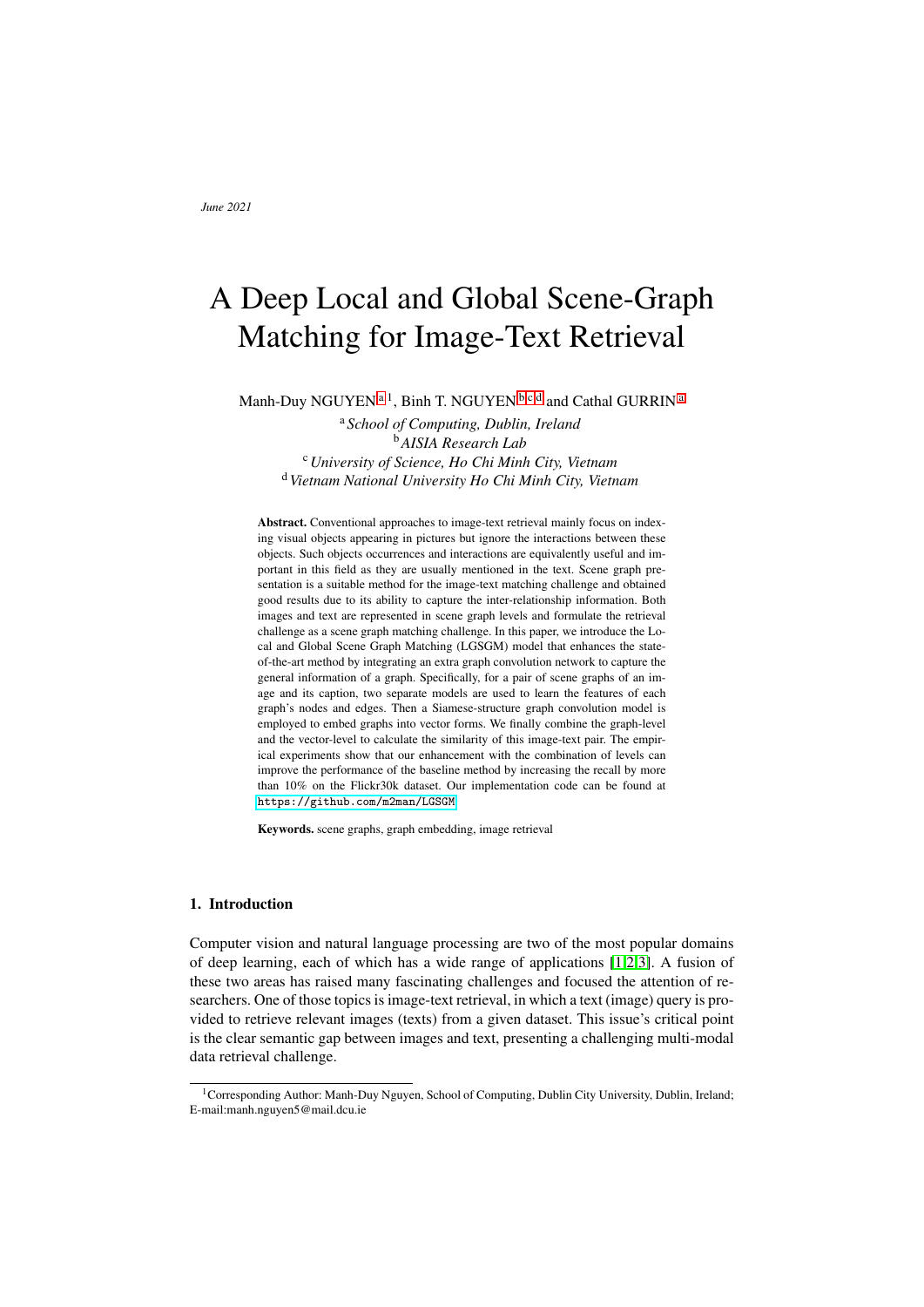an addition graph convolution network to capture a global form of a graph beside its local representation produced by the baseline. To be more specific, we firstly generate scene graph information of each image and its caption. Our proposed model can extract and learn the insightful features of nodes and edges from both graphs to obtain the local details. These scene graphs are then embedded into vectors by a Siamese graph model to represent the entire image's global information and textual content. The similarity of the two graphs now can be measured at the local and global levels. We evaluate our proposed method by measuring the recall metrics on the well-known Flickr30k [\[17\]](#page-12-16) dataset to show the effectiveness of our model.

# 2. Related Work

Many models have been introduced for the image-text retrieval problem. Some of them [\[4,](#page-12-3)[5,](#page-12-4)[6\]](#page-12-5) encode entire images and sentences into one space to facilitate the comparison, while other solutions focused on local information instead [\[7](#page-12-6)[,8,](#page-12-7)[9\]](#page-12-8). Faghri et al. [\[4\]](#page-12-3) followed a typical method to use a CNN-based image encoder to extract visual features of images and an RNN-based textual module to extract those from captions. These features then went through a fully connected layer to be projected into the same vector space to facilitate the comparison. Although it is a simple approach, it still achieves high performance by applying hard negatives triplet loss during training. With different points of view on analyzing sentences, Wang et al. [\[5\]](#page-12-4) used a Bag-of-Word technique to extract the information from semantic data. However, one could also use a CNN network to process sentences in a dual-path convolutional model [\[6\]](#page-12-5) by entirely embedding each image and sentence into a vector form using two CNN modules separately. In contrast, Huang et al. [\[7\]](#page-12-6) focused on the local information in images where semantic concepts and their ordering were extracted by learning with their corresponding sentences. The work from Wang [\[9\]](#page-12-8) raised the awareness of the relative position of detected objects within an image which could be useful when matching with the caption. Meanwhile, Lee et al. [\[8\]](#page-12-7) presented a novel cross attention mechanism that learned the importance of regions (images) and words (captions) along with their alignment.

Although achieving considerable accuracy, previous work ignored or underestimated the robust information of objects' interactions within images and sentences. Johnson and colleagues firstly introduced the scene graph for dealing with this issue for the image retrieval challenge [\[10\]](#page-12-9). In their research, a dataset of scene graphs of images was humanannotated manually. An arbitrary graph was made and used as a query to retrieve equivalent images having a similar graph. A Conditional Random Field model and a maximum posterior technique was employed to measure the similarity of graphs. Many algorithms were invented to generate scene graphs from images [\[18,](#page-12-17)[19,](#page-12-18)[20,](#page-12-19)[21\]](#page-13-0)since this structure and the dataset about it was public. By virtue of them, some studies about image-text retrieval [\[15,](#page-12-14)[16\]](#page-12-15) have followed the scene graph approach recently. Shi et al. [\[16\]](#page-12-15) created a scene concept graph based on a popular scene graph dataset [\[22\]](#page-13-1) and used it to expand the detected concepts in images to extract visual features. Cosine similarity was used to measure the similarity between these features and the semantic features produced by applying an RNN module to captions and rank them to perform the retrieval. The scene graph matching (SGM) model from Wang et al. [\[15\]](#page-12-14) takes a scene graph from both images and captions as input then extracts the graph features by using their own designed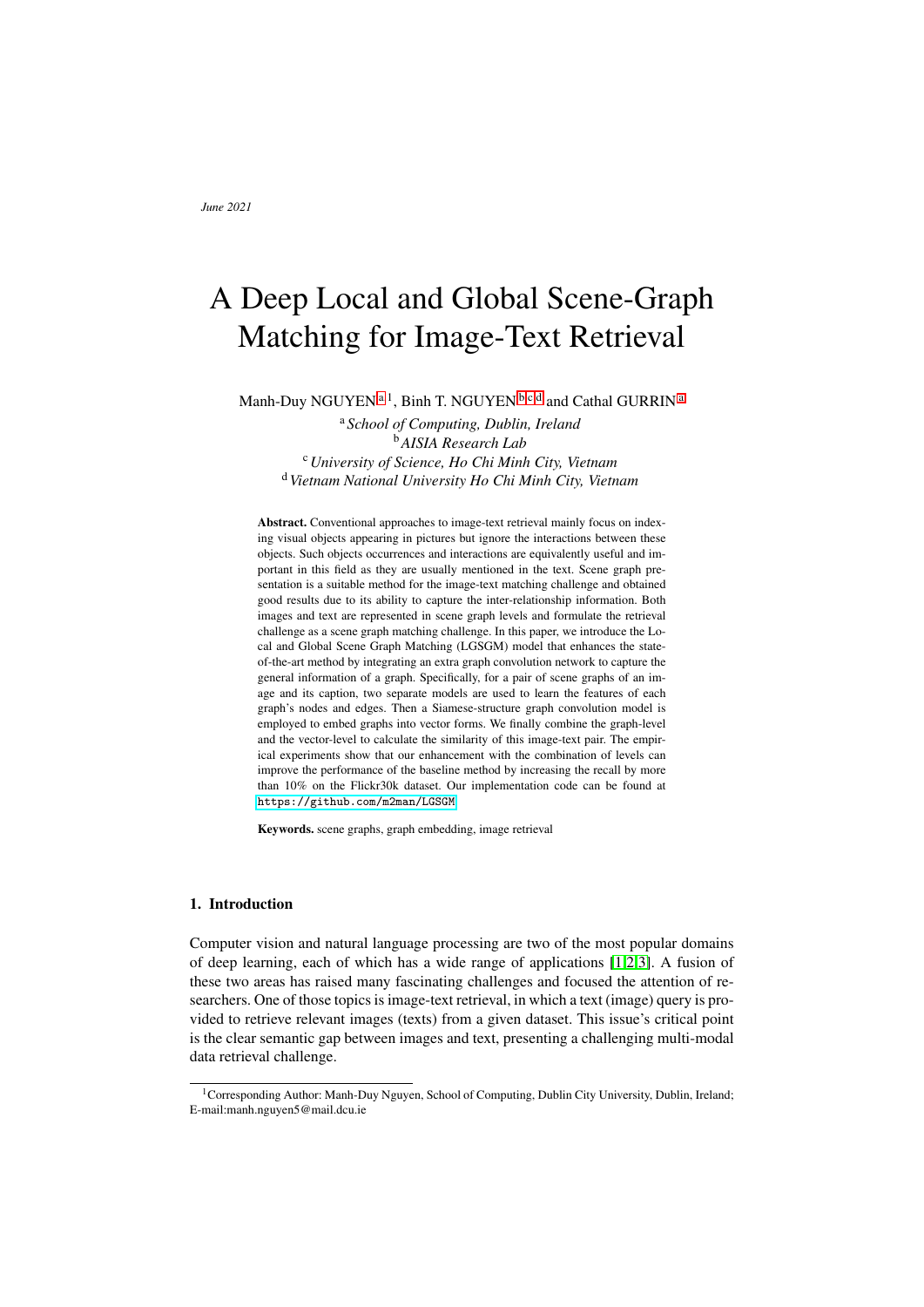encoders called visual scene graph and textual scene graph for each modality. Then, one can promptly calculate the similarity between the two graphs based on each part of the first graph's agreement with every part of the second graph. Despite getting state-of-theart results among the scene graph approaches, the SGM could still be enhanced. Firstly, its similarity calculating process only takes the small parts of a graph into account, hence neglect the overall detail. Secondly, the SGM model does not apply any normalization technique, resulting in easy overfitting. Besides, using ResNet [\[23\]](#page-13-2) as the backbone of the structure also limits the model's potential performance. There have been several recent CNN-based networks that are more accurate than the ResNet.

Recently, some researchers have applied the attention technique to both visual and textual data to learn the interaction between the components themselves, then combine with another attention module to fuse two modalities together [\[24,](#page-13-3)[25\]](#page-13-4). Chen et al. [\[24\]](#page-13-3) presented a novel structure that iteratively finds matching compartments between images and sentences and refined them progressively. Meanwhile, the multi-modality cross attention network employs the compelling Transformer [\[26\]](#page-13-5) technique on images and semantic data to get the fine-grained relationship information in detail. They both manage to get the best results so far in the domain. Nevertheless, none of them use scene graphs in their approach, which is our main focus of this research.

In this paper, we try to improve the performance of the SGM method by employing a graph convolution model to capture the overall information of a graph which can be considered as one of its weaknesses mentioned above. Our model utilizes scene graph structures for images and sentences and encodes them into vector forms for storing overall essential information to calculate the similarity between graphs instead of operating at the graph level exclusively. We name this model "Local and Global Scene Graph Matching" (LGSGM).

Our primary contributions are threefold. Firstly, the SGM measured the similarity between graphs by dividing them into sub-graphs, hence diminishing the overall detail of a graph. We overcome this problem by building a graph embedding module to summarise all information of a graph into a vector form and combine it with the graphical form to calculate the similarity of a pair of graphs. Secondly, the efficient network [\[27\]](#page-13-6) is applied to extract the visual features of detected objects in images instead of using conventional Residual structure [\[23\]](#page-13-2) in the SGM model as the former network is shown to be more accurate although having a simpler design. Moreover, we also integrate normalization techniques including Dropout and Batch normalization to mitigate the potential of overfitting. Thirdly, we run an evaluation on the Flickr30k dataset for the image-text matching problem to facilitate a comparison with the SGM model [\[15\]](#page-12-14) as the baseline, which also uses scene graphs to support retrieval. We choose the SGM model as the baseline due to its state-of-the-art result in this field for models that employ scene graphs in the structure.

## 3. Methodology

This section will describe how our LGSGM model approaches the retrieval challenge as a graph similarity ranking problem which is inspired by the SGM. Figure [2](#page-4-0) depicts the workflow of LGSGM that integrates an extra graph embedding stage to the SGM baseline. Initially, our preprocessing data stage starts with the scene graph construction.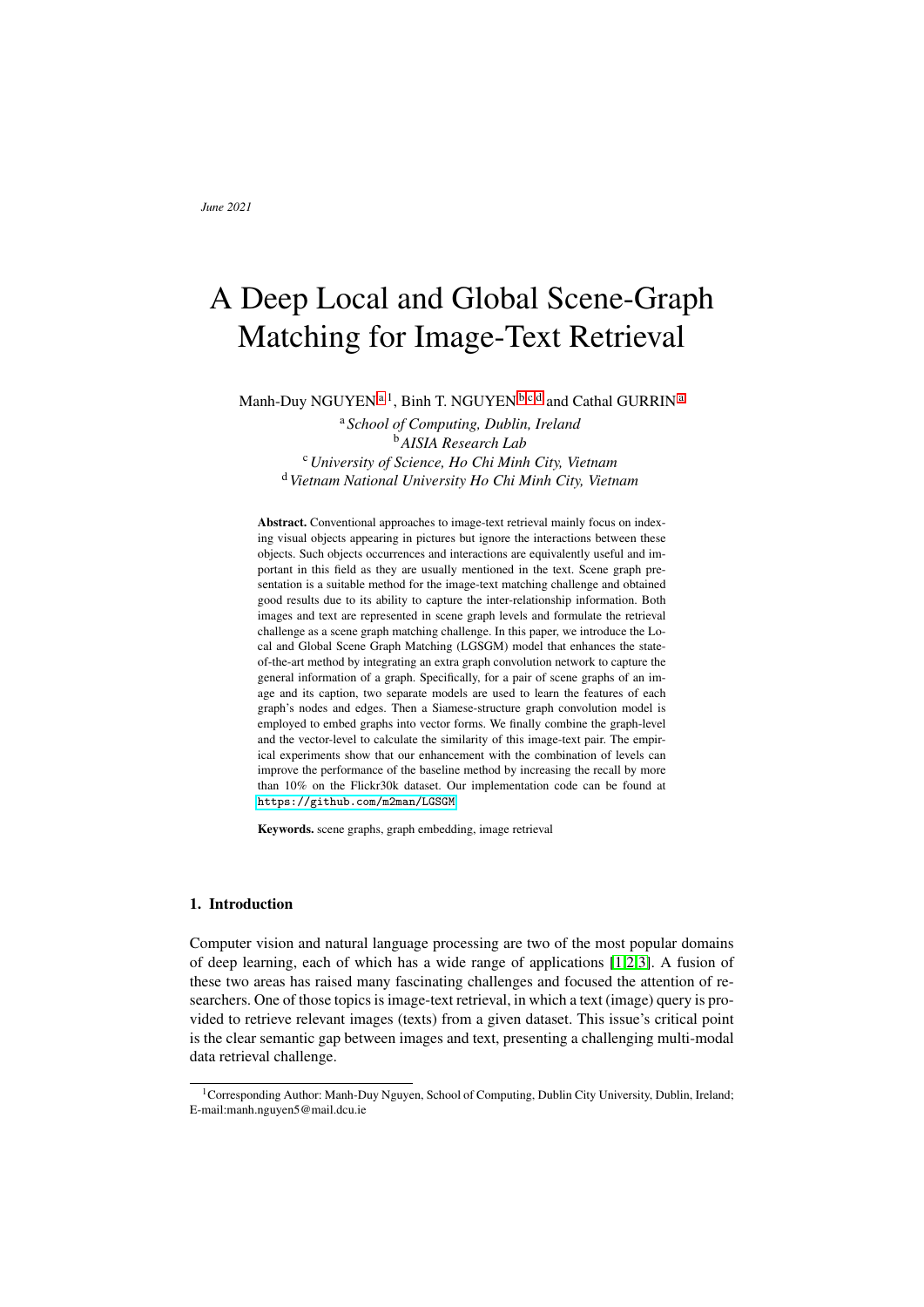The graphs of all images and texts are extracted beforehand and stored in the database. A generated scene graph of a query, which can be an image or a sentence, then goes through a graph encoder module to get a graph feature. Meanwhile, each sample in the remaining modality database also follows the same scheme but separately. All feature graphs now are passed through a Siamese-structured [\[28\]](#page-13-7) graph embedding layer to learn the summarised attributes of them, and the vector-level features of those graphs are obtained. The similarity of a pair of graphs, which is a query graph and a sample graph in the database, now can be calculated based on the feature graphs and their embedded vectors representing local and global information accordingly. Finally, these scores are ranked descending to find the most relevant answers from the database.



<span id="page-4-0"></span>Figure 2. Our proposed LGSGM pipeline follows the SGM baseline. Scene graphs of an image and a query are firstly extracted at the preprocessing stage. Both graphs are encoded by different graph encoders and embedded into vector-level forms by a share graph embedding network to get to local and global features, which will be used to calculate the similarity between them.

## *3.1. Visual Graph Encoder*

A scene graph of an image can be established beforehand by using any available scene graph generation method. The graph *G* after extracted can be seen as a tuple  $G = (O, B, R)$ where:

- $O = f_{O_1},..., o_{N_o} g$  is the set of  $N_o$  semantic labels of detected objects appearing the image.
- $B = f b_{o_1},..., b_{o_{N_o}} / b_{o_i} \supseteq R^4 g$  is the set of bounding boxes where  $b_{o_i}$  is the coordinate of the box of the corresponding object  $o_i$  in the set  $O$ .
- $R = fr_1, ..., r_{N_r}g$  is the set of  $N_r$  predicted relations between objects in the image. Each  $r_m$  is a tuple of  $(o_i, p_{ij}, o_j)$  where  $p_{ij}$  is the label of the association between two objects  $o_i$  and  $o_j$ . It is noted that  $R$  can be seen as the set of edges connecting nodes, which are objects in *O*, of the scene graph *G*.

As shown in Figure [3,](#page-5-0) after the graph is constructed, we embed the label of the nodes and edges into vectors with the help of trainable word embedding layers to gain their semantic information. Besides, there is also rich information from images themselves. We extract an image feature for each object in *O* based on its associated bounding box in *B*. Regarding an edge  $p_{ij}$ , its image feature can be computed through the union regions of two boxes  $b_{o_i}$  and  $b_{o_j}$ . These regions are fed into a CNN-based model, which is the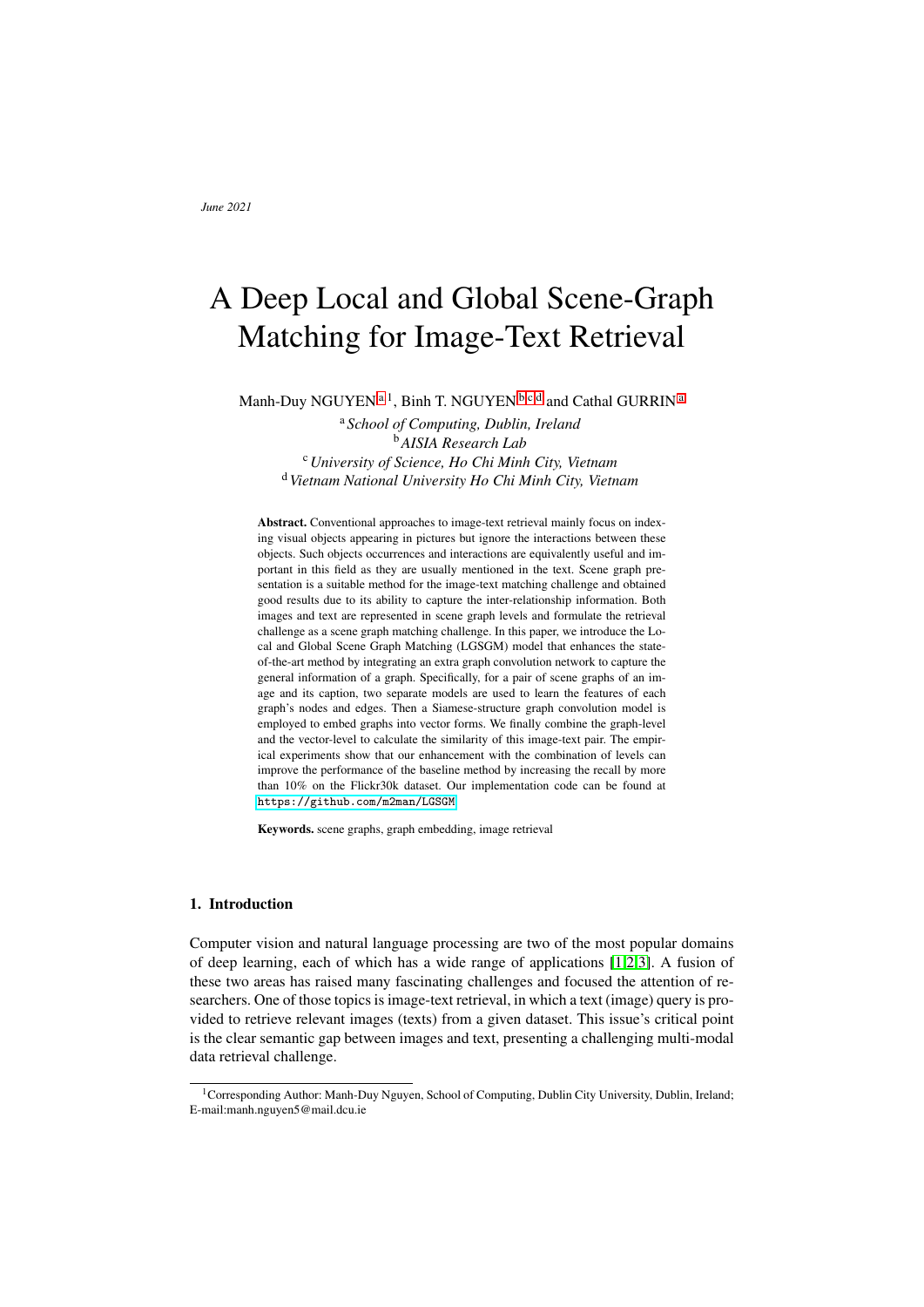EfficientNet [\[27\]](#page-13-6) in our setting, to get the image features. The feature of one node or an edge now is the fusion of its image feature and semantic features. We update these features to learn the connection between nodes and edges features by using a convolutional graph neural network [\[29\]](#page-13-8) to get the final visual feature graph. The graph is finally fed to the Siamese graph embedding model to get its global representation.



<span id="page-5-0"></span>Figure 3. The workflow of an image in our LGSGM model.

Word Embedding. We exploit the information of semantic labels by embedding names of objects and relations in *O* and *R* into vectors with two distinct embedding layers for each. Each object label  $o_i$  and predicate label  $p_i$  is transformed into one-hot vector  $I_{o_i}$  and  $I_{p_{ij}}$ . Their embedding vectors,  $e_{o_i}$  and  $e_{p_{ij}}$ , can be calculated as

$$
e_{o_i} = W_o I_{o_i}, W_o \supseteq \mathbb{R}^{d_W \quad C_o} \tag{1}
$$

$$
e_{p_{ij}} = W_p I_{p_{ij}} , W_p \supseteq \mathbb{R}^{d_W} \quad c_p \tag{2}
$$

where  $W_o$  and  $W_p$  are the trainable parameters in the layer,  $C_o$  and  $C_p$  is the number of categories of objects and relations supported in the scene graph generation method. We set  $d_W = 300$  and utilise the pretrained embedding Glove model to initialise  $W_o$  and  $W_p$ .

**Image Features.** An image feature  $v_{o_i}$  of an object  $o_i$  can be obtained by applying a pretrained CNN-based network to the cropped region  $b_{o_i}$  around the object. Similarly, the cropped region for an edge  $p_{ij}$ , which is the area covering both  $b_{o_i}$  and  $b_{o_j}$  regions, also be used to extract its  $d_I$ -dimension image feature  $v_{ij}$ .

Fused Features. A simple trainable, fully connected neural network is applied to the semantic feature's concatenated vector and the image feature to get the fused feature that can combine both modality detail. The fused representation of a node and an edge is achieved as followed:

<span id="page-5-1"></span>
$$
u_{o_i} = f_{act}(W_u[v_{o_i}, e_{o_i}])
$$
\n<sup>(3)</sup>

<span id="page-5-2"></span>
$$
u_{ij} = f_{act}(W_u[v_{ij}, e_{ij}]), \qquad (4)
$$

where [.] is the concatenating operation,  $f_{act}$  is an activation function, and  $W_u$  2  $R^{d_F}$  ( $d_I + d_W$ ) is the trainable parameters.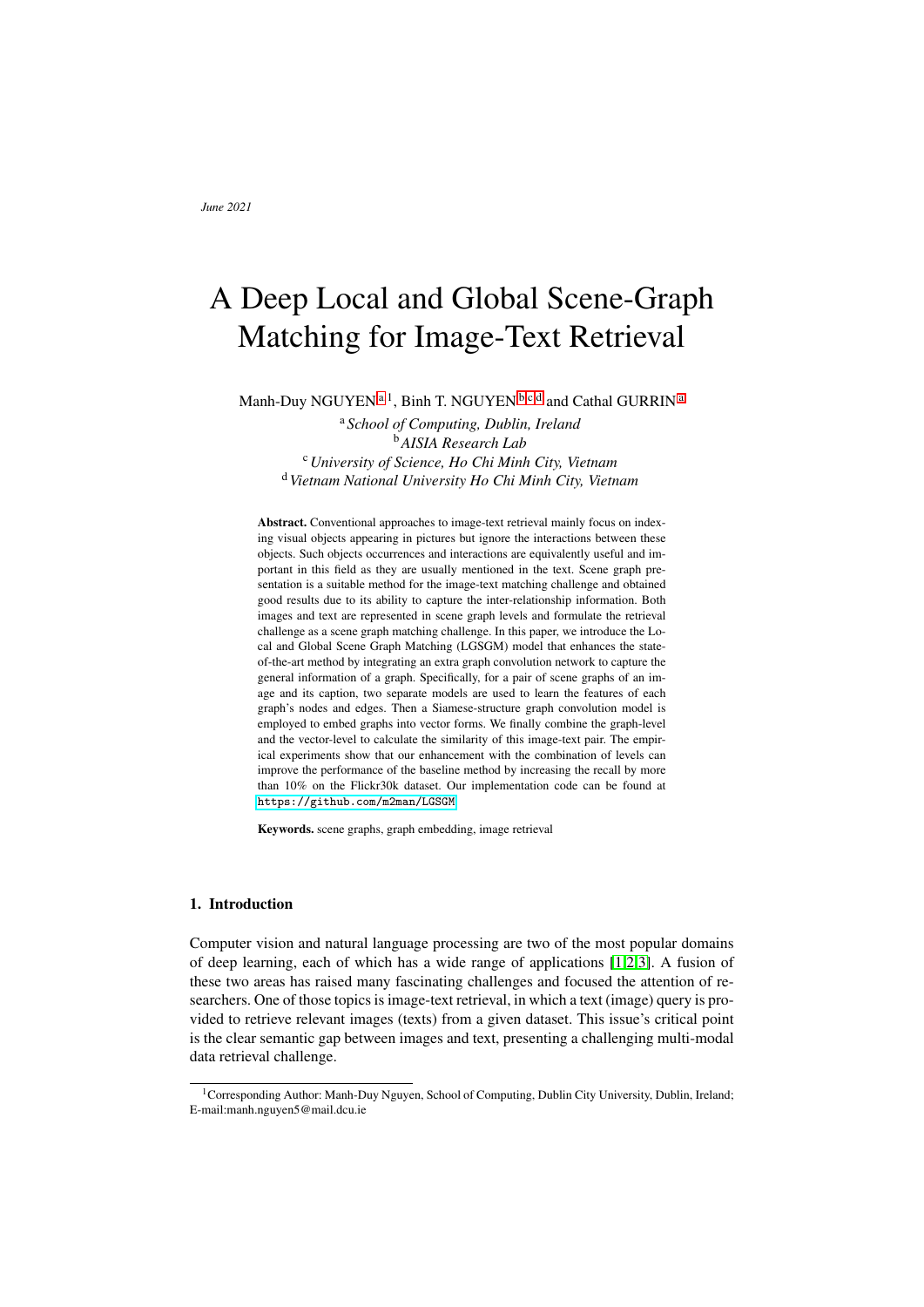Graph Network. We use a Convolutional Graph Network (GCN) to learn the connection and update the fused features of nodes  $(u_{o_i})$  and edges  $(u_{ij})$  of the graph. The GCN works similarly to a normal CNN operation but more flexible to many types of graph-structured data than only the grid data of a conventional CNN. In this GCN model, the features of a node are only updated based on itself solely to mitigate noise effects from surrounding nodes [\[15\]](#page-12-14). In contrast, because an edge bridges two nodes together, its features should be related to those nodes' features to learn the association between them. Regarding an n-layer GCN model, updated features of a node and an edge at the *l th* layer can be formulated as follows:

<span id="page-6-1"></span>
$$
h_{o_i}^l = \text{MLP}_o(h_{o_i}^{l-1})
$$
\n<sup>(5)</sup>

<span id="page-6-2"></span>
$$
h_{p_{ij}}^l = \text{MLP}_p([h_{o_i}^{l-1}, h_{p_{ij}}^{l-1}, h_{o_j}^{l-1}]),
$$
\n(6)

where  $MLP_o$  and  $MLP_p$  are two separate neural network models, and  $h_{o_i}^0 = u_{o_i}$  and  $h_{p_{ij}}^0 =$  $u_{ij}$ . The final output of the visual feature graph is the updated features of nodes and edges which are denoted as  $h_{o_i}$  and  $h_{p_{ij}}$ .

# *3.2. Textual Graph Encoder*



<span id="page-6-0"></span>Figure 4. The workflow of a sentence in our LGSGM model. The *N* and *M* in the figure indicate the number of words and number of relations in the sentence.

Similarly, a sentence also follows the same process of images. Figure [4](#page-6-0) illustrates the process of getting local and global features of the sentence. Firstly, the description is converted into a scene graph to describe the relationships in detail. These triplet information, such as *"man-wears-hat"*, can be obtained by using SPICE technique [\[13\]](#page-12-12). However, relying on the graph only will ignore other important clues in the sentence. Therefore two different modules are used to extract the data from both pathways. Initially, every word in the sentence can be encoded by a word embedding module similar to that in the visual feature graph. Two distinct LSTM models [\[30\]](#page-13-9) are then employed to learn the features of each word in the sentence as well as the features of each extracted relation triplet. We expand the SGM model by introducing an additional GCN to the graph created from the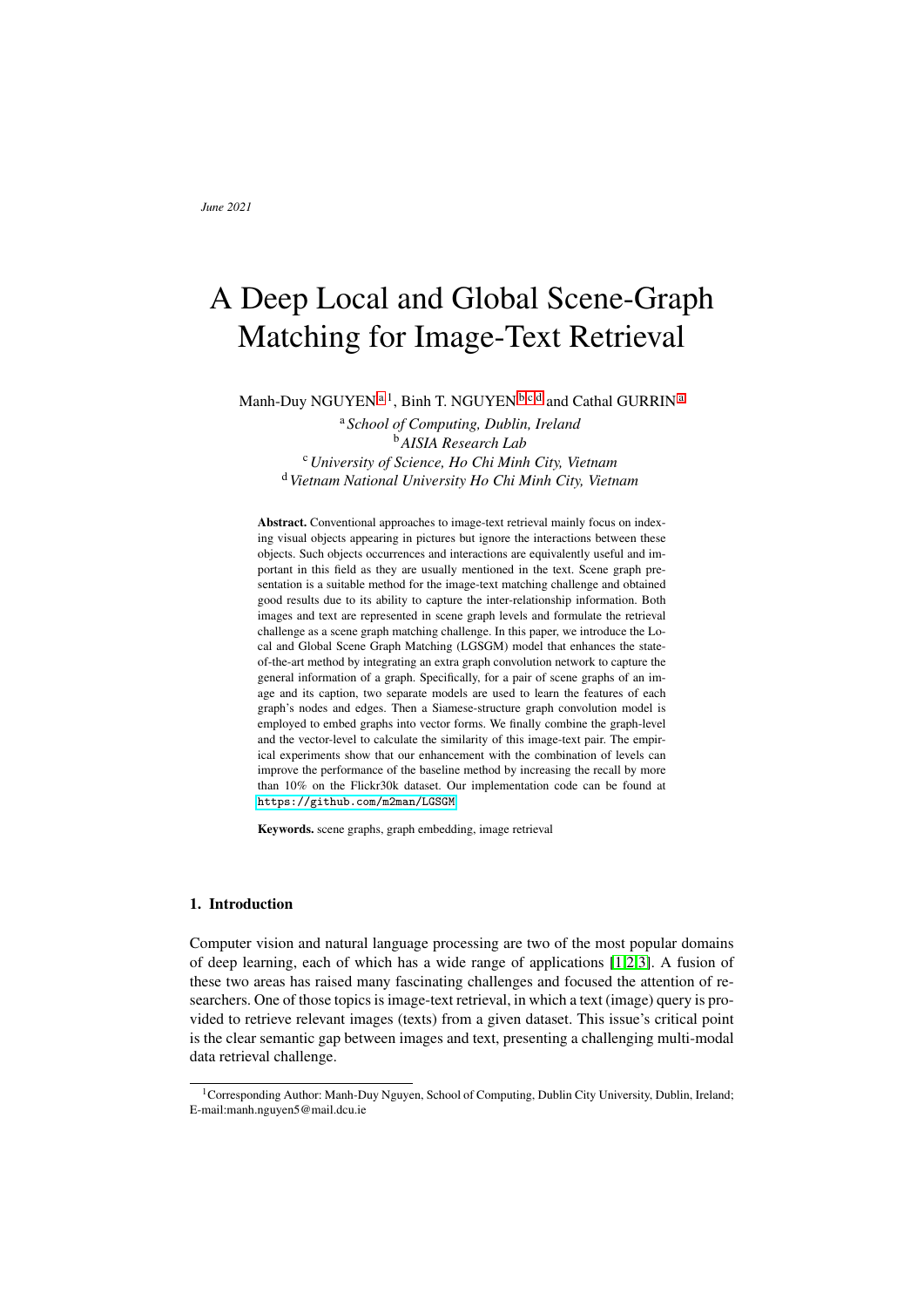triplets. This graph is used to summarise information of all relations in the sentence and compared to that of visual modality afterward.

Word Embedding. It is worth noting that there are a massive number of vocabularies in a real-world deployment. Hence, it is not suitable for the word embedding part to learn all words in the entire semantic modality database as an overfitting issue will occur in the test condition. We create the dictionary from the textual database (excluding the test set) and only learn some popular words. We replace the least common ones, whose appearance frequency less than 4, with the *"unknown"* word, which is considered a popular vocabulary. During the test phase, words not included in the dictionary are converted to *"unknown"*.

Word Features. After the embedding stage, the entire sentence goes to the bidirectional LSTM hierarchy to get the features from both forwards and backward ways. Then the representation of a word  $w_i$  in the sentence, denoted as  $h_{w_i}$ , is the average of two paths and computed as follows:

$$
h_{w_i} = \frac{\text{LSTM}_{w}(e_{w_i}, h_{w_{i-1}}^{\prime}) + \text{LSTM}_{w}(e_{w_i}, h_{w_{i+1}})}{2}, \tag{7}
$$

where LSTM<sub>*w*</sub> is the bi-LSTM model,  $e_{w_i}$  is the word embedding vector whilst  $h_{w_i}$ <sup>*l*</sup> 1 and  $h_{w_{i+1}}$  are the hidden states of the word  $w_i$  from forward and backward directions.

**Graph Network**. We organise the set of relations of a caption as  $T = \hat{\tau}_{1},...,\hat{\tau}_{N_{t}}$ with  $N_t$  is the total number of relations in the sentence parsed by SPICE. Each triplet  $t_m$ is a sequence of words  $(w_i, w_{ij}, w_j)$  where the word  $w_{ij}$  is the association between two objects  $w_i$  and  $w_j$  such as ("man", "wears", "hat"). We use another bidirectional LSTM structure, named LSTM<sub>t</sub>, and share it among all triplet  $t_i$  for  $i \geq [1, N_t]$ . The feature of a word in a triplet is the hidden state itself while the feature of entire triplet is the last state of the sequence model. Specifically, they are calculated as:

$$
h_{t_k}^{w_n} = \frac{\text{LSTM}_t(e_{t_k}^{w_n}, h_{t_k}^{w_n^{f-1}}) + \text{LSTM}_t(e_{t_k}^{w_n}, h_{t_k}^{w_{n+1}})}{2},
$$
(8)

$$
h_{t_k} = \frac{h_{t_k}^{l_{w_i}} + h_{t_k}^{w_j}}{2},
$$
\n(9)

where triplet  $t_k$  is a sequence of words started with  $w_i$  and ended with  $w_j$ ,  $e_{t_k}^{w_n}$  is the word embedding vector of  $w_n$  in  $t_k$ . An extra GCN model having a similar structure with that in visual modality (Eq. [5](#page-6-1) and Eq. [6\)](#page-6-2) is then applied to the graph formed by the set *T*. Particularly, the graph will have  $h_{t_k}^{w_n}$  as feature of nodes and  $h_{t_k}^{w_i}$  $t_k^{w_{ij}}$  for edges which are all go through two neural networks to get the graph-level features of nodes and edges which are denoted as  $hg_{t_k}^{w_n}$  and  $hg_{t_k}^{w_{tj}}$ .

## *3.3. Graph Embedding*

After feature graphs of both modalities are extracted, we embed them into vector forms using an attention mechanism called multi-scale node attention [\[31\]](#page-13-10). Given a graph *G*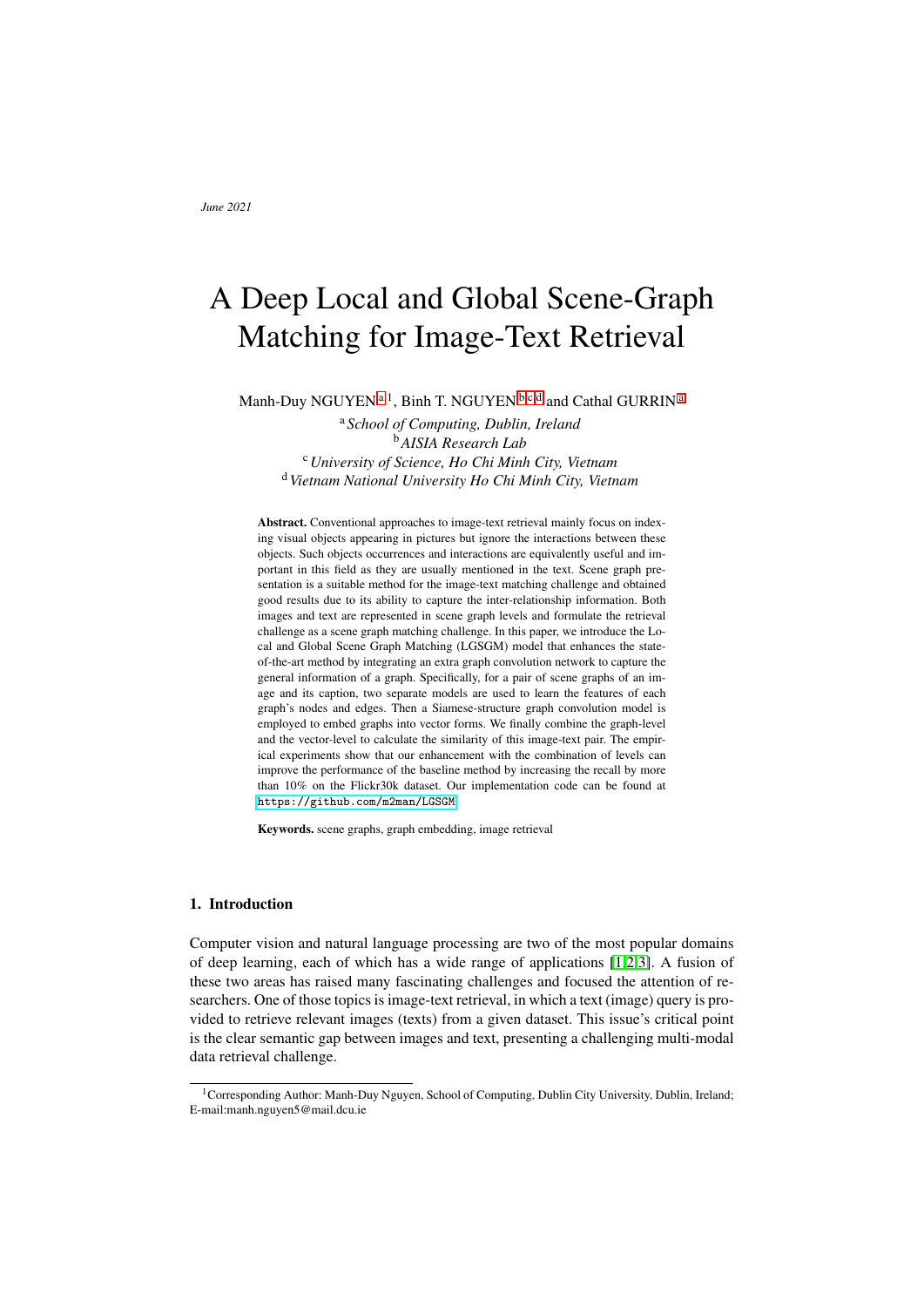having *N* nodes  $fh_1, ..., h_Ng$  and *M* edges  $fr_1, ..., r_Mg$  where  $h_i$  and  $r_j \n\geq \mathbb{R}^d$  is a feature of a node and an edge accordingly, the embedded vector of *G*, noted as  $a_G \geq \mathbb{R}^{2d}$ , is obtained by the following formula:

$$
a_G^h = \sum_{n=1}^N \sigma(h_n^{\mathrm{T}} \mathrm{ReLU}(W_h(\frac{1}{N} \sum_{m=1}^N h_m)))h_n,
$$
\n(10)

$$
a_G^r = \sum_{n=1}^M \sigma(r_n^{\text{T}} \text{ReLU}(W_r(\frac{1}{M} \sum_{m=1}^M r_m))) r_n,
$$
\n(11)

$$
a_G = [a_G^h, a_G^r]
$$
\n<sup>(12)</sup>

where  $\sigma$  and ReLU indicate the sigmoid and rectified linear unit activate function,  $W_h$ and  $W_r \supset R^{d-d}$  is the training parameter in the model, subscript T denotes the transpose operation, and [.] is the concatenation. We share this attention structure to the visual feature graph and textual feature graph as a siamese-model to get their vector-level representation  $a_V$  and  $a_T$  respectively. It is noted that the node features and edge features of a visual graph are  $h_{o_i}$  and  $h_{p_{ij}}$  while those of textual graph are  $h g_{t_k}^{w_n}$  and  $h g_{t_k}^{w_{ij}}$ .

# *3.4. Similarity Function*

The similarity between two scene graphs is measured using both local and global approaches. In the local form, each part of a graph is compared to every part of other graphs; for instance, matching on each node-level feature and on each edge-level feature. Regarding the global approach, the embedding vectors of the entire two graphs are used. This similarity score can be used to rank the retrieved result as higher means more relevant answers.

Local similarity. The local score is the sum of a node score and an edge score. The former score is the average of the matching scores of all words in a sentence with their most relevant object detected in an image. The relevant score of a word  $w_i$  in the caption with an object in the image  $o_k$  is their dot product  $h_{w_i}^T h_{o_k}$ . Assuming there are  $N_w$  words in the caption and  $N<sub>o</sub>$  objects in the image, the node score is calculated as:

$$
S_{Node} = \frac{1}{N_w} \left( \sum_{i=1}^{N_w} \max_{k \geq [1, N_o]} h_{w_i}^{\mathrm{T}} h_{o_k} \right)
$$
(13)

Similarly, the edge score is the mean score between relations in the textual data with their most matching edge in the visual graph and is formulated as:

$$
S_{Rel} = \frac{1}{N_t} \left( \sum_{i=1}^{N_t} \max_{p_{ij}} h_{t_i}^T h_{p_{ij}} \right)
$$
(14)

The local similarity then can be obtained as follows:

$$
S_{Local} = S_{Node} + S_{Rel} \tag{15}
$$

Global similarity. The global vectors provide the overall information of graphs. We use conventional cosine distance to measure the degree of matching between two entire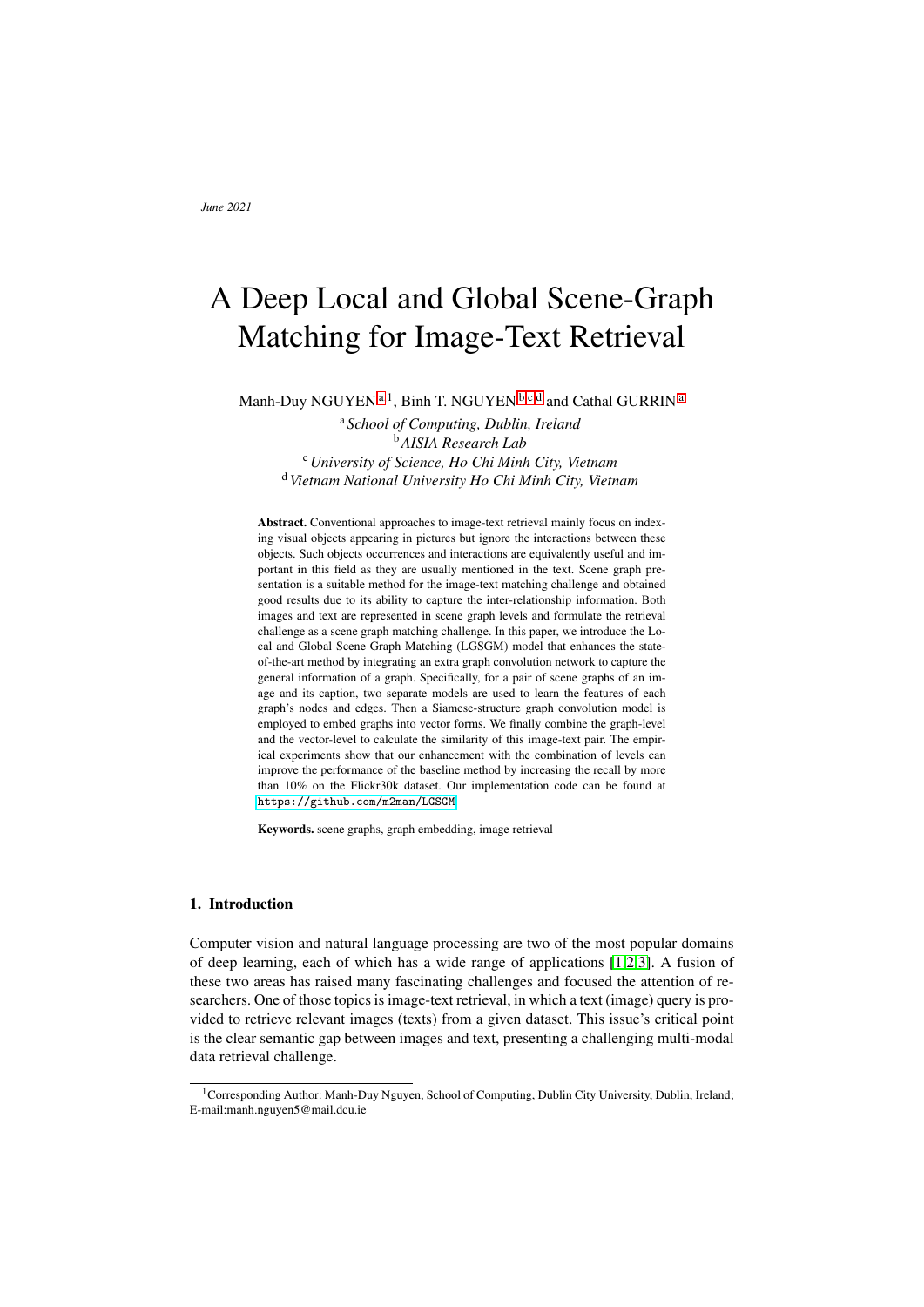graphs. Specifically, the similarity score, *SGlobal*, of two embedding vectors of visual graph  $a_V$  and textual graph  $a_T$  is:

$$
S_{Global} = \frac{a_V^{\mathrm{T}} a_T}{k a_V k k a_T k} \tag{16}
$$

Finally, the similarity between two graphs takes both local and global details into account, hence is calculated by the sum of them, which is

$$
S = S_{Local} + S_{Global}
$$
 (17)

This bi-level similarity score is also used in the loss function during the training phase where we apply the hardest negative triplet loss as in [\[4,](#page-12-3)[15\]](#page-12-14). The loss function is:

<span id="page-9-0"></span>
$$
L(k,l) = \max(0, m \quad S_{kl} + S_{k\hat{l}}) + \max(0, m \quad S_{kl} + S_{\hat{k}l}),
$$
 (18)

where *m* is a margin hyperparameter,  $S_{kl}$  is the similarity score of a true pair of image *k* and its caption *l*, and  $\hat{k}$ ,  $\hat{l}$  is the least matching image and sentence with *l* and *k* in the mini-batch, respectively.

# 4. Dataset and Metrics

We evaluate our proposed model on the Flickr30k dataset [\[17\]](#page-12-16), which is one of the most popular datasets in this image-text matching field due to its high quality of textual annotation compared to others [\[32\]](#page-13-11). The dataset consists of 31,783 images, and each of them has five corresponding captions. An example of image-sentence pairs and their generated scene graph can be illustrated in Figure [1.](#page-1-0) We split the Flickr30k data into training, validating, and testing sets, so that the number of the training images is 29,783, whilst the two latter subsets both have 1,000 images.

The evaluation metric we choose is a common Recall at  $K(R@K)$  value that has been used in many kinds of research [\[15,](#page-12-14)[9](#page-12-8)[,24](#page-13-3)[,25\]](#page-13-4). The R@K is the proportion of queries that we find their correct matching answers in the top K of the ranking result. In our experiments, we evaluate three values of K, which are 1, 5, and 10.

## 5. Experiments and Results

In this section, we run our proposed model on the Flickr30k dataset then compare the baseline that is chosen as the SGM model as both our LGSGM and the SGM have a similar scene graph approach.

# *5.1. Model Setting*

At the scene graph generation stage, we use Neural Motifs [\[19\]](#page-12-18) to get the similar graphs as described in [\[15\]](#page-12-14). We only keep the top  $N<sub>o</sub> = 36$  detected objects and  $N<sub>r</sub> = 25$  predicates in the result sorted by their confidence scores for each scene graph. Regarding visual features of objects, we employ the EfficientNet, which is considered to be more ac-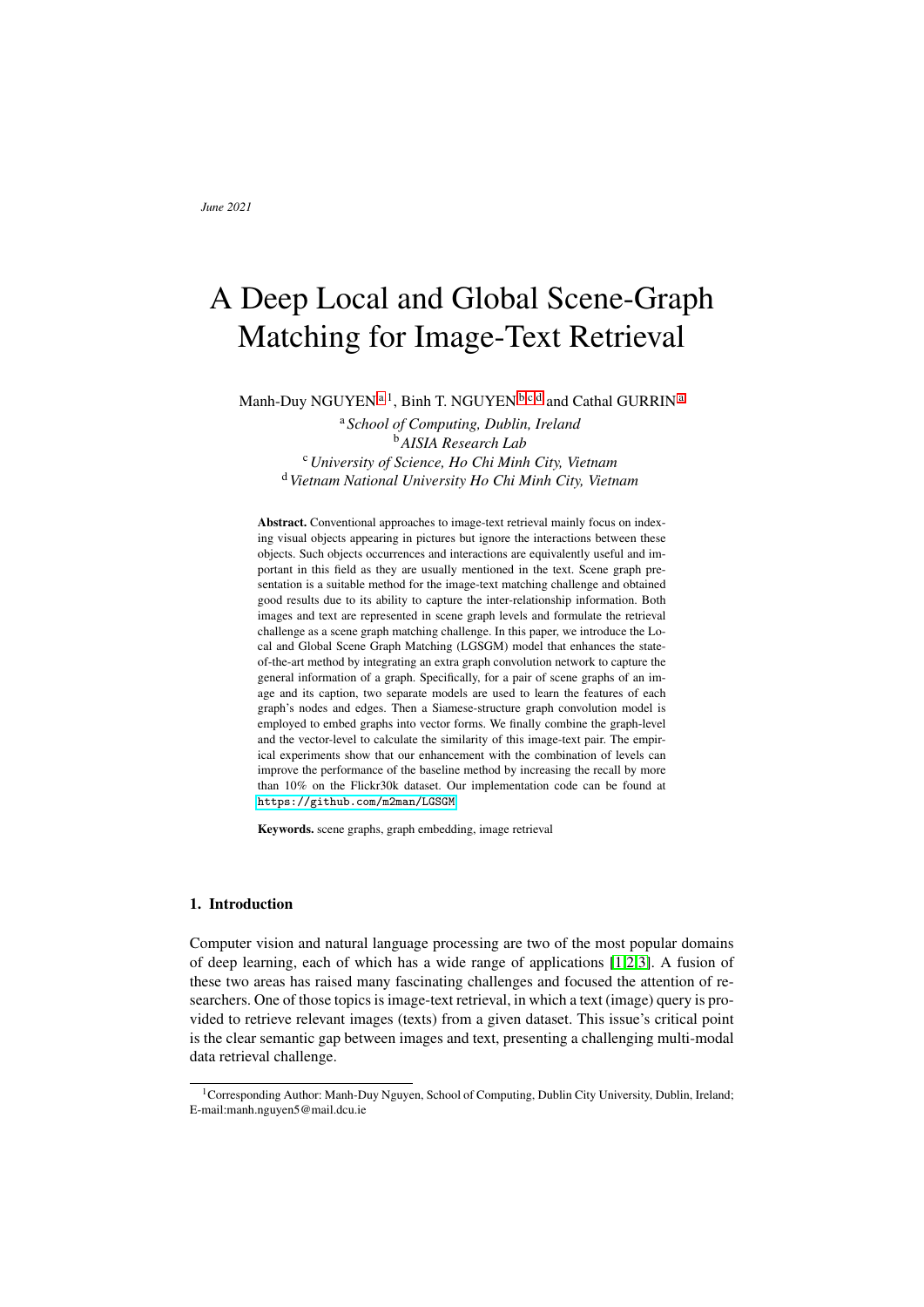curate in the image classification challenge, although fewer parameters [\[27\]](#page-13-6) than ResNet [\[23\]](#page-13-2) as used in the baseline. The region surrounding the object is firstly cropped based on its bounding box and resized to the desired format, then goes through the net, which is excluded from the classification layer, to get the feature. We set  $d_I = d_F = 2048$  and choose the EfficientNet-b5 model pretrained on ImageNet to get the 2048-dim feature vectors as comparable with the baseline. The number of layers in GCN models for both modalities and the LSTM models is 1. The dimension of the output vector from GCN is configured to be  $d = 1024$ , which is also the size of the hidden state of LSTM models. We also apply Dropout and Batch-normalisation to avoid the potential overfitting in both hierarchies. We use Swish [\[33\]](#page-13-12) as an activate function when creating fused features (Eq. [3](#page-5-1) and Eq. [4\)](#page-5-2) and in GCN models. We also tried other activation functions (such as ReLU, Leaky ReLU, or Tanh), but Swish has the best performance among these functions. The margin  $m$  in the loss function (Eq. [18\)](#page-9-0) is selected as 0.35. We train the model with the batch size of 128 at the learning rate of 0.0003 with Adam optimizer.

# *5.2. Comparison with Baseline and other Methods*

Although our primary focus is to compare with the baseline SGM, we also show the result of other state-of-the-art techniques to provide a comprehensive perspective on the performance of our proposed approach. Besides the SGM, other competing models are:

- PFAN [\[9\]](#page-12-8) which uses the position focused attention network to extract the features of the location of objects in images.
- IMRAM [\[24\]](#page-13-3) with the attention mechanism to learn the matching fragments between images and sentences.
- MMCA [\[25\]](#page-13-4) applying attention and transformer compartment to exploit the relationship between objects in images and words in texts within themselves.
- GSMN [\[34\]](#page-13-13) that is also a graph-based approach but connects all detected objects within an image to create a graph then compares to that of a text.

The LGSGM and others' results on Flickr30k can be depicted in Table [1.](#page-10-0) The value in bold is the highest number in that metric. Caption retrieval indicates that a model needs to find texts that are relevant to a query image. On the contrary, image retrieval is used when a query is a sentence. It is important to note that other models' metrics are taken from their original report since we use the same subset for training, validating, and testing.

| <b>Methods</b>    | <b>Caption retrieval</b> |      |      |         | Image retrieval |      |      |       |
|-------------------|--------------------------|------|------|---------|-----------------|------|------|-------|
|                   | R@1                      | R@5  | R@10 | $R-Sum$ | R@1             | R@5  | R@10 | R-Sum |
| <b>PFAN [9]</b>   | 70                       | 91.8 | 95.0 | 256.8   | 50.4            | 78.7 | 86.1 | 215.2 |
| <b>IMRAM</b> [24] | 74.1                     | 93.0 | 96.6 | 263.7   | 53.9            | 79.4 | 87.2 | 220.5 |
| <b>MMCA</b> [25]  | 74.2                     | 92.8 | 96.4 | 263.4   | 54.8            | 81.4 | 87.8 | 224.0 |
| <b>GSMN [34]</b>  | 76.4                     | 94.3 | 97.3 | 268.0   | 57.4            | 82.3 | 89.0 | 228.7 |
| <b>SGM [15]</b>   | 71.8                     | 91.7 | 95.5 | 259.0   | 53.5            | 79.6 | 86.5 | 219.6 |
| LGSGM (Ours)      | 71                       | 91.9 | 96.1 | 259.0   | 57.4            | 84.1 | 90.2 | 231.7 |

<span id="page-10-0"></span>Table 1. Performance of models on Flickr30k Dataset. R-Sum is the sum of all recall metrics.

It is easier for all models to find captions when an image is given as a query than the reversed retrieving because the caption retrieval section's scores are higher than those in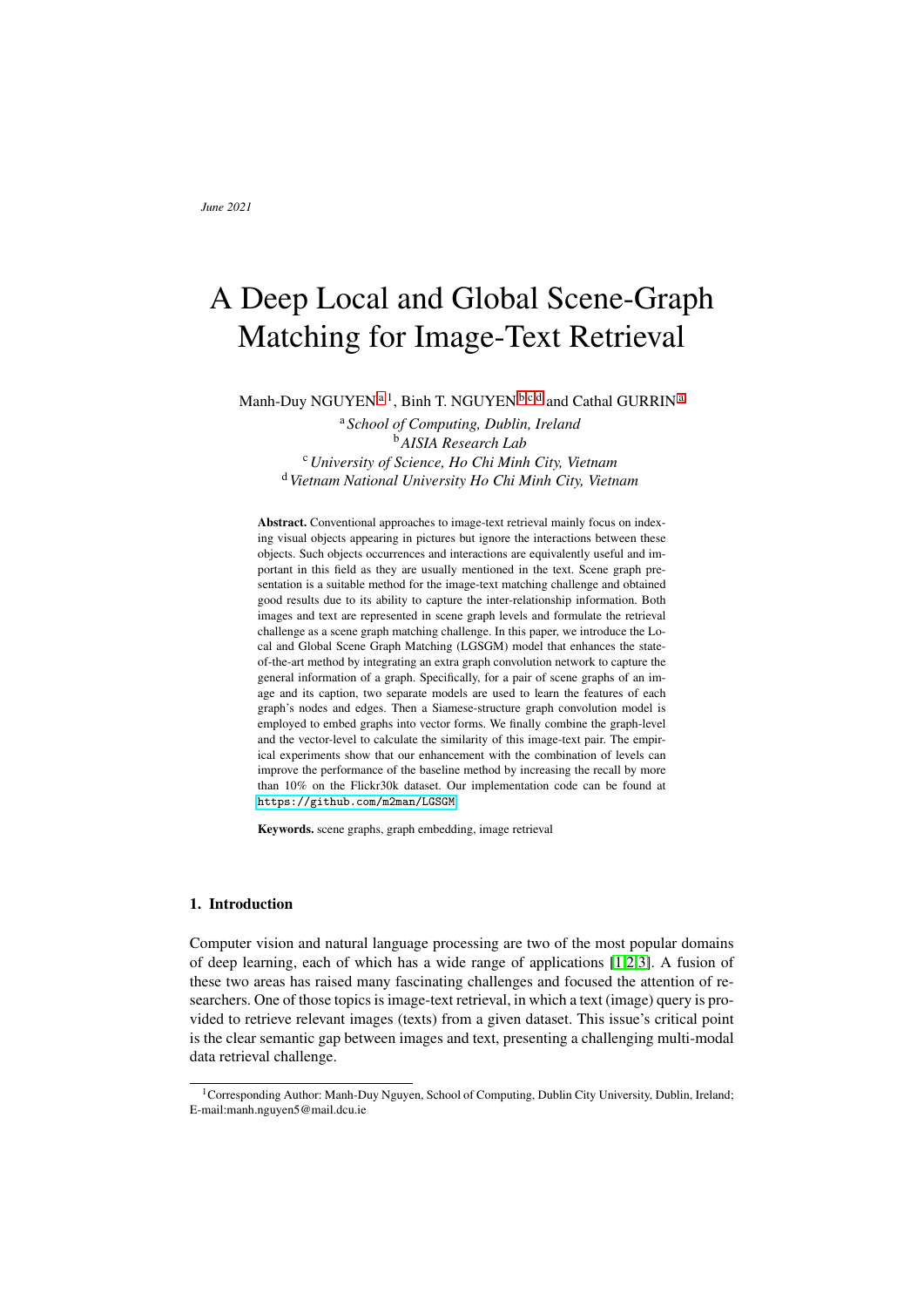image retrieval. Regarding the caption retrieval, the GSMN using an ensemble setting performs best among all models, where the differences in the R-Sum can be up to more than 10%. This model is more accurate than ours with 3% on average of recall. Both attention-based techniques, IMRAM and MMCA, share similar results as there is no significant gap in all recall metrics. It is also true for SGM and LGSGM models. Although we obtain higher scores at R@5 and R@10 with a margin less than 0.5%, the SGM model has a slightly better R@1 metric than ours, which are 71.8% and 71%, respectively. The PFAN model performs worst with the lowest R@1 and R@10. However, our LGSGM achieves the highest scores on all three recall metrics in the image retrieval field, which are 57.4%, 84.1%, and 90.2% accordingly. It makes the proposed method have the best R-Sum of 231.7% in this text-to-image retrieval, which is 3% higher than the GSMN in the second place. In specific, our R@5 and R@10 are better than that of GSMN roughly by 1.8% and 1.2% respectively. Compared with the SGM, our improvement creates a huge increase of 12.1% in total recall. The PFAN is still the model with the lowest recall, while the R-Sum of MMCA is 4.5% higher than IMRAM.

In general, the proposed LGSGM surpasses the SGM model by a large margin, which is also our main contribution. Our model and GSMN, which is also a graph-based method, are the top-2 methods in the experiment, showing the usefulness of the graph structure in this field. Nevertheless, GSMN achieves higher recall than ours with 496.7% compared to 490.7% of our model in the total of all recall values in both types of retrieval. It might be due to its dense graph structure where this model connects all of the objects in an image while the scene graph structure only captures some detected relations between them. Although the attention approaches are better than our scene graph model in the image-to-text retrieval, our network still manages to get the highest score on the remaining experiment. Moreover, LGSGM manages to score better than those models concerning the sum of recall of both image retrieval and caption retrieval experiments. With our state-of-the-art result in the text-to-image retrieval section, it opens a wide range of applications of our structure in the field of finding images that are relevant to the given description. For instance, one potential application is in lifelogging retrieval, where a graph-based method has shown its promising performance [\[14\]](#page-12-13).

# 6. Conclusion

In this research, we address an issue that remained in the state-of-the-art scene graph matching model in which the global detail of graphs is ignored during the graph encoding phrase. We propose a graph embedding module that can address that concern by summarising the overall information of a graph into a vector form. Our LGSGM method, therefore, can measure the similarity between images and captions based on their input scene graphs with both local and global views. Using a lighter and more accurate EfficientNet to extract features combining with normalizing techniques to mitigate the overfitting problem, our model can surpass the baseline and achieve the new state-of-the-art results for those using scene graph as input in image-text retrieval challenge.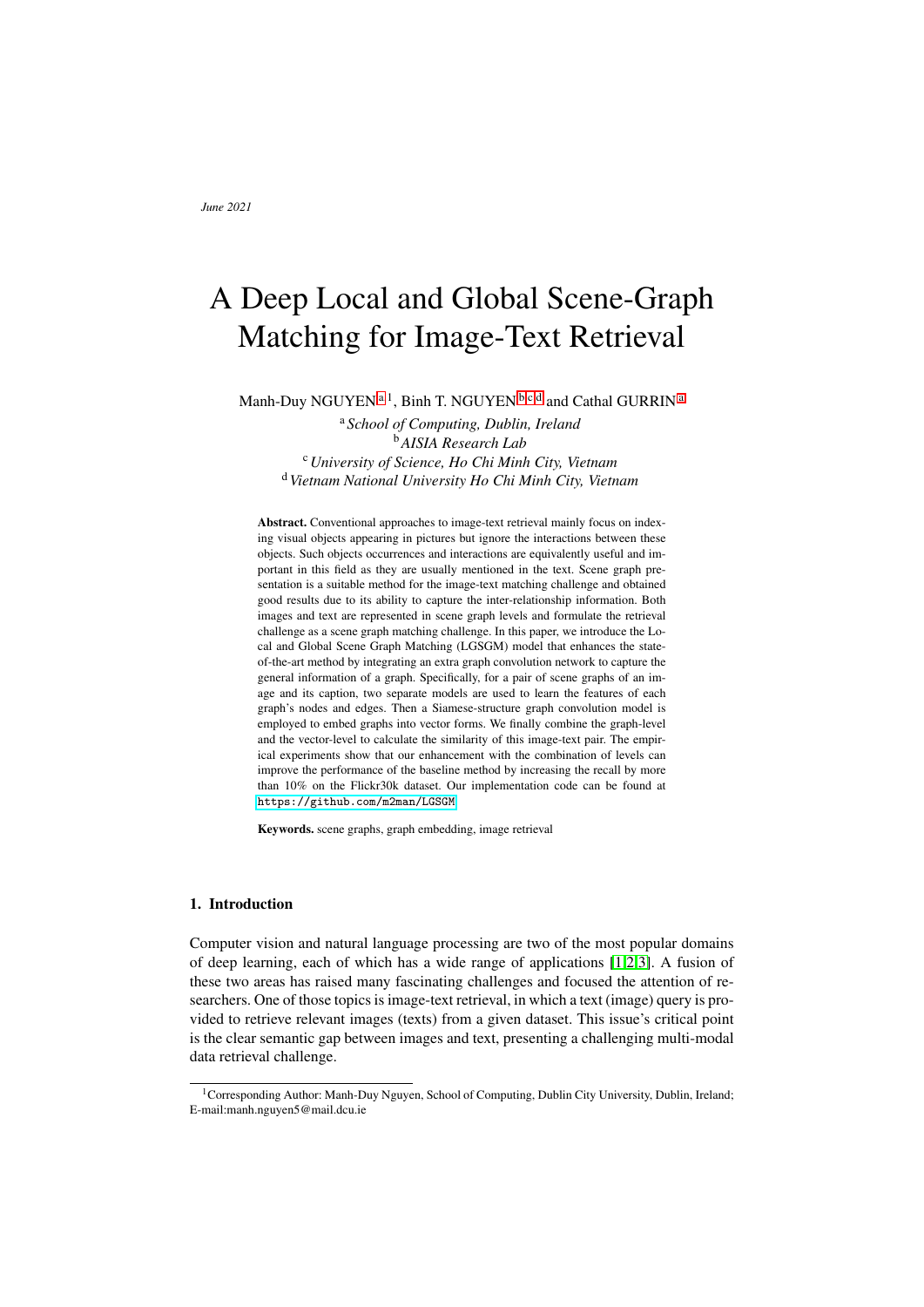# 7. Acknowledgments

This publication has emanated from research supported in party by research grants from Science Foundation Ireland under grant numbers SFI/12/RC/2289, SFI/13/RC/2106, and 18/CRT/6223.

# References

- <span id="page-12-0"></span>[1] Duy NHM, Duy NM, Truong MTN, Bao PT, Binh NT. Accurate brain extraction using Active Shape Model and Convolutional Neural Networks. arXiv preprint arXiv:180201268. 2018.
- <span id="page-12-1"></span>[2] Shih ML, Su SY, Kopf J, Huang JB. 3D Photography using Context-aware Layered Depth Inpainting. In: IEEE Conference on Computer Vision and Pattern Recognition (CVPR); 2020. .
- <span id="page-12-2"></span>[3] Johnson M, Schuster M, Le QV, Krikun M, Wu Y, Chen Z, et al. Google's multilingual neural machine translation system: Enabling zero-shot translation. Transactions of the Association for Computational Linguistics. 2017;5:339–351.
- <span id="page-12-3"></span>[4] Faghri F, Fleet DJ, Kiros JR, Fidler S. Vse++: Improving visual-semantic embeddings with hard negatives. arXiv preprint arXiv:170705612. 2017.
- <span id="page-12-4"></span>[5] Wang B, Yang Y, Xu X, Hanjalic A, Shen HT. Adversarial cross-modal retrieval. In: Proceedings of the 25th ACM international conference on Multimedia; 2017. p. 154–162.
- <span id="page-12-5"></span>[6] Zheng Z, Zheng L, Garrett M, Yang Y, Xu M, Shen YD. Dual-path convolutional image-text embeddings with instance loss. ACM Transactions on Multimedia Computing, Communications, and Applications (TOMM). 2020;16(2):1–23.
- <span id="page-12-6"></span>[7] Huang Y, Wu Q, Song C, Wang L. Learning semantic concepts and order for image and sentence matching. In: Proceedings of the IEEE Conference on Computer Vision and Pattern Recognition; 2018. p. 6163–6171.
- <span id="page-12-7"></span>[8] Lee KH, Chen X, Hua G, Hu H, He X. Stacked cross attention for image-text matching. In: Proceedings of the European Conference on Computer Vision (ECCV); 2018. p. 201–216.
- <span id="page-12-8"></span>[9] Wang Y, Yang H, Qian X, Ma L, Lu J, Li B, et al. Position focused attention network for image-text matching. arXiv preprint arXiv:190709748. 2019.
- <span id="page-12-9"></span>[10] Johnson J, Krishna R, Stark M, Li LJ, Shamma D, Bernstein M, et al. Image retrieval using scene graphs. In: Proceedings of the IEEE conference on computer vision and pattern recognition; 2015. p. 3668–3678.
- <span id="page-12-10"></span>[11] Johnson J, Gupta A, Fei-Fei L. Image generation from scene graphs. In: Proceedings of the IEEE conference on computer vision and pattern recognition; 2018. p. 1219–1228.
- <span id="page-12-11"></span>[12] Xu N, Liu AA, Liu J, Nie W, Su Y. Scene graph captioner: Image captioning based on structural visual representation. Journal of Visual Communication and Image Representation. 2019;58:477–485.
- <span id="page-12-12"></span>[13] Anderson P, Fernando B, Johnson M, Gould S. Spice: Semantic propositional image caption evaluation. In: European conference on computer vision. Springer; 2016. p. 382–398.
- <span id="page-12-13"></span>[14] Nguyen MD, Nguyen BT, Gurrin C. Graph-Based Indexing and Retrieval of Lifelog Data. In: International Conference on Multimedia Modeling. Springer; 2021. p. 256–267.
- <span id="page-12-14"></span>[15] Wang S, Wang R, Yao Z, Shan S, Chen X. Cross-modal scene graph matching for relationship-aware image-text retrieval. In: Proceedings of the IEEE/CVF Winter Conference on Applications of Computer Vision; 2020. p. 1508–1517.
- <span id="page-12-15"></span>[16] Shi B, Ji L, Lu P, Niu Z, Duan N. Knowledge Aware Semantic Concept Expansion for Image-Text Matching. In: IJCAI. vol. 1; 2019. p. 2.
- <span id="page-12-16"></span>[17] Young P, Lai A, Hodosh M, Hockenmaier J. From image descriptions to visual denotations: New similarity metrics for semantic inference over event descriptions. Transactions of the Association for Computational Linguistics. 2014;2:67–78.
- <span id="page-12-17"></span>[18] Yang J, Lu J, Lee S, Batra D, Parikh D. Graph r-cnn for scene graph generation. In: Proceedings of the European conference on computer vision (ECCV); 2018. p. 670–685.
- <span id="page-12-18"></span>[19] Zellers R, Yatskar M, Thomson S, Choi Y. Neural motifs: Scene graph parsing with global context. In: Proceedings of the IEEE Conference on Computer Vision and Pattern Recognition; 2018. p. 5831–5840.
- <span id="page-12-19"></span>[20] Tang K, Zhang H, Wu B, Luo W, Liu W. Learning to compose dynamic tree structures for visual contexts. In: Proceedings of the IEEE Conference on Computer Vision and Pattern Recognition; 2019. p. 6619–6628.